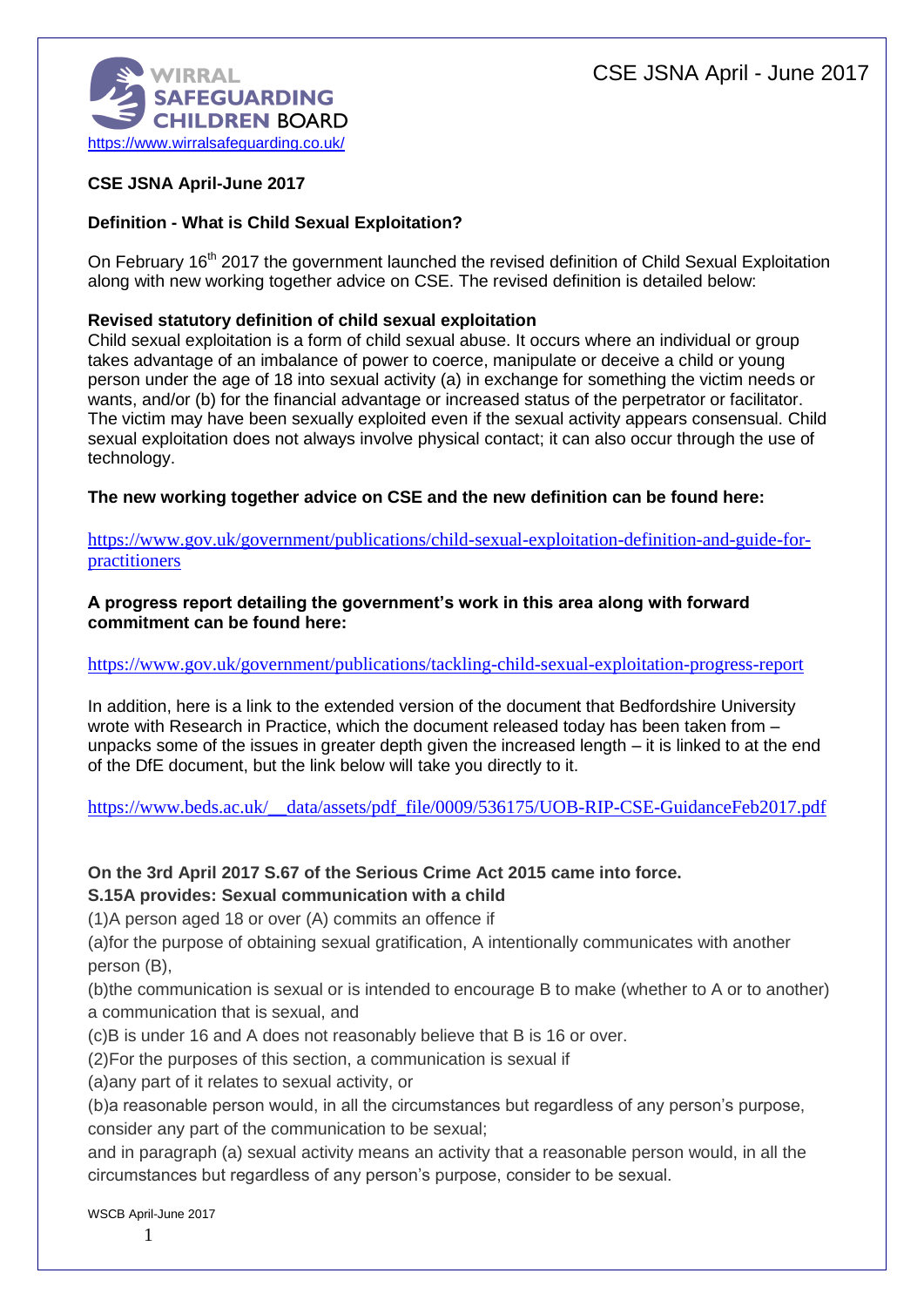

(3)A person guilty of an offence under this section is liable

(a)on summary conviction, to imprisonment for a term not exceeding 12 months or a fine or both; (b)on conviction on indictment, to imprisonment for a term not exceeding 2 years

### **Why is it important?**

Nationally, regionally and locally there is risk to children and young people of being sexually exploited. Child Sexual Exploitation is recognised nationally as one of the most important challenges facing agencies today. It has a serious long term and lasting impact on every aspect of a child or young person's life including their health, physical and emotional wellbeing, educational attainment, personal safety, relationships, and future life opportunities.

#### *"Children who are sexually exploited are the victims of sexual abuse and should be safeguarded from further harm. Sexually exploited children should not be regarded as criminals and the primary law enforcement response must be directed at perpetrators who groom children for sexual exploitation."*

Baroness Morgan of Drefelin Safeguarding Children and Young People from Sexual Exploitation (2009)

Child Sexual Exploitation maintains a very high national profile and remains a key priority area for the Wirral Safeguarding Children Board (WSCB) partnership. Partnership work to tackle Child Sexual Exploitation is led through the Child Sexual Exploitation strategic group and all organisations have a role to play in ensuring children and young people are protected from sexual exploitation.

The 2014 Jay report into Child Sexual Exploitation in Rotherham highlighted that 'collective failures' of managers and professionals in partner agencies including Social Care and the Police to acknowledge and respond to the extent of sexual exploitation contributed to 14 years of abuse of children and young people. The report reminds us that we must not be complacent for one minute and we should use the report's recommendations to test our own responses to vulnerable children, young people and their families, and the effectiveness of our multiagency systems to detect and respond quickly to each and every instance of Child Sexual Exploitation.

The WSCB is very clear that Child Sexual Exploitation is child abuse, and all children and young people who are subject to sexual exploitation are victims, regardless of whether they feel they have been abused or not.

#### **Risk factors associated with child sexual exploitation**

Any child or young person may be at risk of sexual exploitation, regardless of their family background or other circumstances. This includes boys and young men as well as girls and young women. However, some groups are particularly vulnerable. These include;

- Children and young people who have a history of running away or of going missing from home
- Those in and leaving residential and foster care
- Those with special needs and learning disabilities
- Migrant children and young people
- Unaccompanied asylum seeking children and young people
- Children and young people who have disengaged from education
- WSCB April-June 2017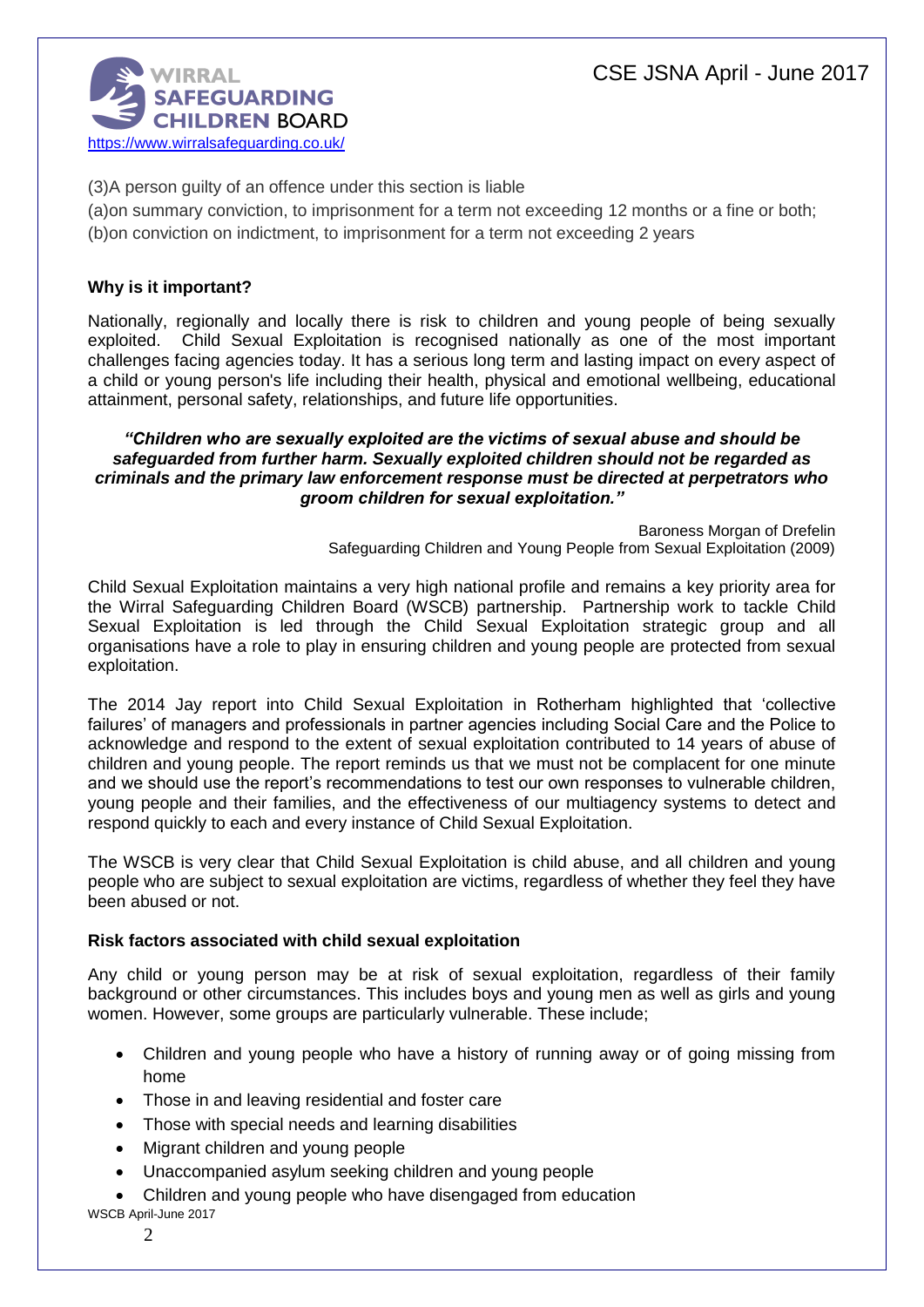

- Children and young people who are abusing drugs and alcohol
- Those involved in gangs

### **What are the signs and symptoms of child sexual exploitation?**

Grooming and sexual exploitation can be very difficult to identify. Warning signs can easily be mistaken for 'normal' teenage behaviour and/or development. However, parents, carers, school teachers and practitioners are advised to be alert to the following signs and symptoms:

- inappropriate sexual or sexualised behaviour
- repeat sexually transmitted infections; in girls repeat pregnancy, abortions, miscarriage
- having unaffordable new things (clothes, mobile) or expensive habits (alcohol, drugs)
- going to hotels or other unusual locations to meet friends
- getting in/out of different cars driven by unknown adults
- going missing from home or care
- having older boyfriends or girlfriends
- associating with other young people involved in sexual exploitation
- truancy, exclusion, disengagement with school, opting out of education altogether
- unexplained changes in behaviour or personality (chaotic, aggressive, sexual)
- drug or alcohol misuse
- getting involved in crime
- injuries from physical assault, physical restraint, sexual assault

### **Wirral's local CSE profile**

Wirral is home to approximately 70,500 children and young people (0-18). The child population of Wirral is predominantly white British (93%) but significant ethnic minority groups exists, particularly Irish, Chinese and Polish. It is a key challenge for all agencies working in Wirral to eliminate the differences in outcomes for children and young people and to ensure our most vulnerable children receive help at the earliest opportunity.

Wirral's findings include: The young person is likely to be 15-16 years old and female. They may be going missing and potentially associating with older boys/men often meeting these men via social media. They may have low school attendance and be using alcohol and substances. They may have a learning/behaviour difficulty such as ADHD. They may be secretive around the internet/use of phone. They may have a mental health difficulty which could manifest itself in selfharming. They may have a social worker and/or be looked after by the local authority.

Keeping children and young people safe and protected from Child Sexual Exploitation is one of the key priorities of the Wirral Safeguarding Children Board (WSCB), the Local Authority, the Police and partners. Working together in partnership with the wider local community is key if we are going to recognise and effectively deal with CSE in Wirral.

All of the WSCB's safeguarding activity, including the response to CSE across the partnership contributes to ensuring that:

#### **"Children and young people in Wirral feel safe and are safe"**

WSCB April-June 2017 The WSCB through its strategic group developed a performance information dataset for Child Sexual Exploitation. The main source of data is held by the Multi-Agency Child Sexual Exploitation (MACSE) meetings which are held each month. All cases where professionals suspect or know that a child is a victim of or at risk of sexual exploitation are referred into the MACSE meetings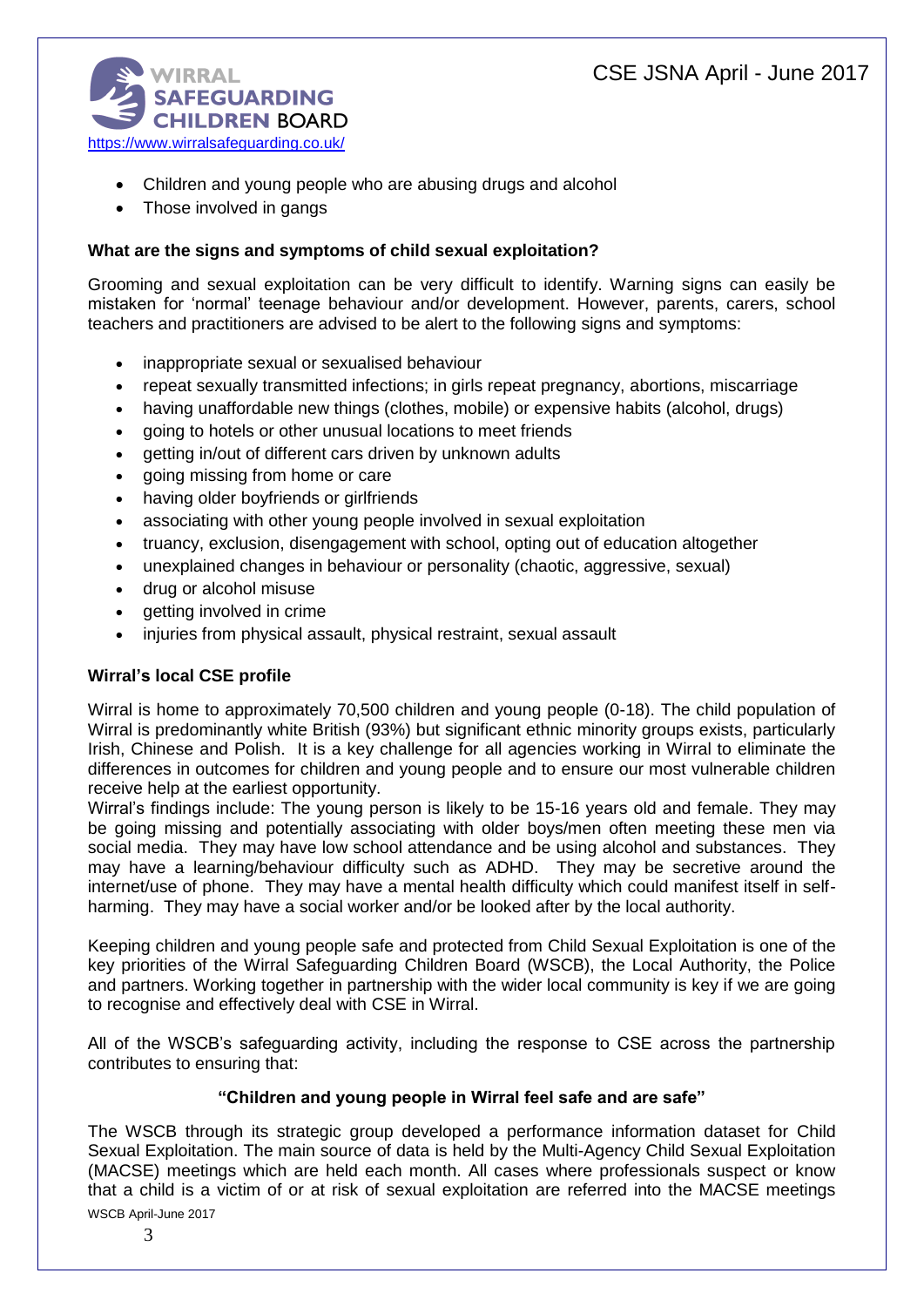

through the MASH where they are risk assessed and a plan is developed to protect the child and reduce the risk. Cases stay at MACSE until there is no further risk of sexual exploitation. The meetings are jointly chaired by the police and are attended by professionals from key agencies including children's social care, youth services, children's safeguarding, education, health, Catch-22 and preventative services. Through the pan Mersey 'Gold Group' for CSE a Merseyside dataset has been developed.

There is currently no national dataset for Child Sexual Exploitation so at present we are unable to compare Wirral's performance against other areas. Data currently available from the MACSE meetings is presented to the WSCB on a quarterly basis and informs the multi-agency action plan for combatting sexual exploitation. A common dataset has been agreed between the safeguarding board's in Merseyside and the new comprehensive dataset is published each quarter.

Presented below is a summary of findings for quarter 1 (1st April to 30th June 2017)

- From 1st April to 30th June 2017 a total of **7** new cases were referred into the Wirral monthly MACSE meetings.
- Within this quarter there was **1** case that had previously been open to MACSE and was rereferred.
- **100%** of the cases discussed in the MACSE have been about girls.
- For this quarter young people between the ages of **14** and **17** years account for the majority of cases discussed at MACSE.
- The majority of young people (**62%**) discussed at the MACSE live in the district of Birkenhead.
- **39%** of the young people have low school attendance. However, **39%** had good attendance and the remaining **22%** also include unknown, NA and NEET children.
- The biggest concern highlighted within the previous quarter appeared to be inappropriate use of the internet, sending and receiving indecent images and grooming.
- Over half (**58%**) of the children and young people referred into MACSE had missing episodes. This is an increase of **3%** from the previous quarter.
- **89%** of the children and young people referred into MACSE were children that were open to specialist services (Children's Social Care). **7%** of those children are looked after by the local authority, a decrease of **17%** from the last quarter
- **14%** of these children open to Social Care are on Child Protection Plans
- **26%** of the children subject to MACSE during quarter 1 have a disability. This is an increase of **9%** from the previous quarter. **38%** of young people discussed at the MACSE have disclosed that they have mental ill health
- **48%** of children and young people stating that they are consuming alcohol and/or substances
- During 1st April to 30th June 2017 **32%** of cases that were open to MACSE closed

### **What Are We Doing and why?**

The Child Sexual Exploitation action plan is aligned to the Pan Merseyside CSE strategy for 2014- 2017. The purpose of the strategy is:

• To focus and co-ordinate multi agency resources in tackling child sexual exploitation available on the WSCB website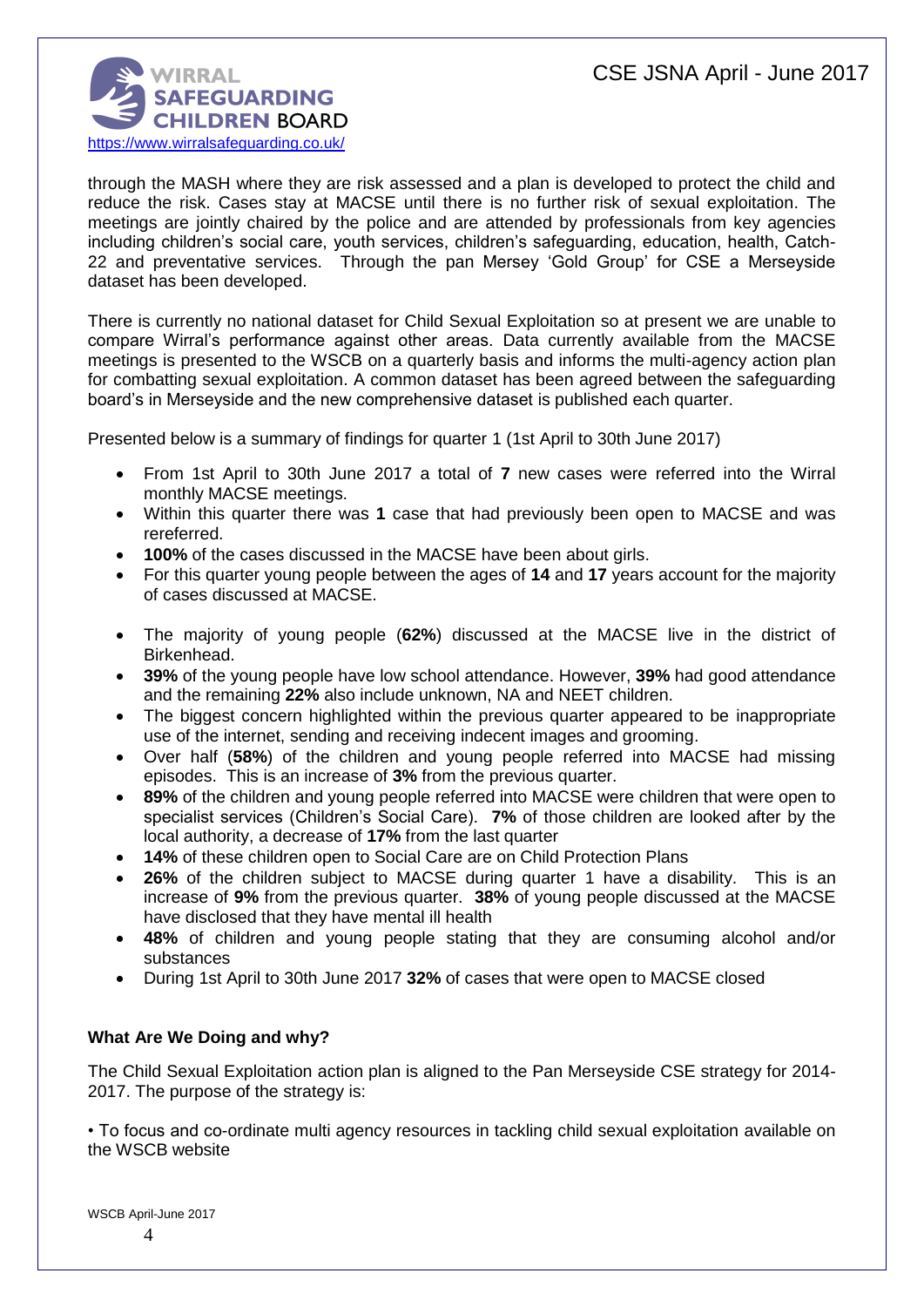

• To ensure that children and young people and the wider community across Cheshire and Merseyside, in particular with parents and carers, are aware of child sexual exploitation and its effects

• To enhance training for professionals

• To ensure that young people and the community are made aware of the issues around exploitation

• To bring to justice the perpetrators of child sexual exploitation and to ensure that young people are properly safeguarded in the course of any criminal proceedings

To achieve this, the partnership has set five key strategic priorities:

• **Self-Assessment** – Each area maps service provision for children and young people who are victims of or at risk of sexual exploitation, and profiles sexual exploitation in their area

**• Prevention** – There are three aspects to this priority; awareness raising and community engagement; training for professionals and disruption of perpetrator activity

**• Safeguarding** – This priority focuses on developing a coordinated response to Child Sexual Exploitation which ensures victims are identified and responded to at the earliest opportunity

• **Bringing Offenders to Justice** – Each area will work closely with the police and the Crown Prosecution Service to ensure abusers are swiftly brought to justice and held to account

**• Governance** – Good governance ensures that Local Safeguarding Children Boards can develop the policies, procedures and practice to ensure an effective multi-agency response to Child Sexual Exploitation.

### **Key recent activity by the WSCB partnership to combat Child Sexual Exploitation includes:**

- The Merseyside safeguarding children boards in partnership with Merseyside Police have developed a website dedicated to raising awareness of child sexual exploitation. The [www.listentomystory.co.uk](http://www.listentomystory.co.uk/) website is a 'one stop shop' for information and advice about Child Sexual Exploitation whether you are a professional, child or young person, parent or carer, or a member of the public.
- WSCB have produced posters with the learnings from local and national CSE serious case reviews which are accessible via the WSCB website.
- The WSCB website has been updated with information regarding the latest social media apps and the most common abbreviations being used on social media.
- There is now a care home governance group that is a sub group of the WSCB with CSE as a standing agenda item
- The BLAST project is available on the WSCB website.
- Catch22 continue to be commissioned by the Wirral Safeguarding Children Board to deliver ten multi-agency CSE training sessions. Sessions are also being delivered by PACE and Brook
- Preventative interventions in Targeted Services include group activities (G.I.R.L.S Project and L.A.D.S Project) to reduce risk taking behaviour and 1:1 support packages.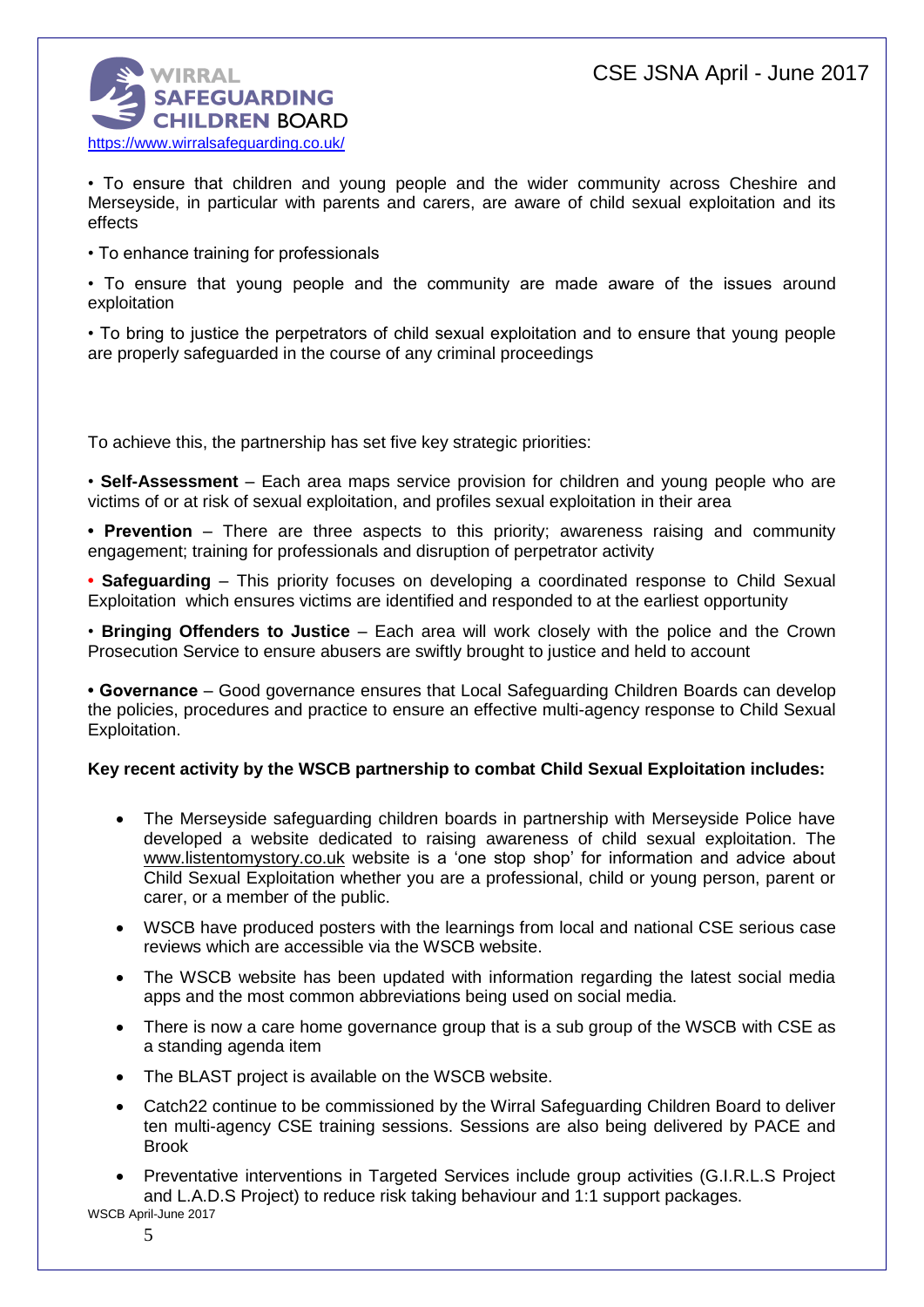

 $\bullet$ 

- If You Loved Me peer education performance, addressing abusive teenage relationships, delivered to secondary schools by Creative Youth Development.
- Targeted Youth Support service have also performed 'On One Condition', a play exploring the exploitation of children and young people across Wirral's workforce offering several performances
- Operation Stay Safe is a joint piece of work with Targeted Services, police and Catch-22. Local areas identified are targeted and services work together to offer support, advice and guidance to the young people in these locations. Operation Stay Safe took place in June 2017 Intelligence was gathered and reported back to the CSE and Missing Committee.
- The WSCB offers a full day multi-agency training session about Child Sexual Exploitation. This course is available free of charge to all children's services professionals.
- The Alright Charlie learning resource is designed for use with children aged 9-11 in primary schools and aims to highlight the warning signs of grooming in an age appropriate way. The film is seen through the eyes of Charlie who is groomed by Danny. The resource was designed in consultation with CSE professionals, primary schools teachers and children in years 5 and 6 in primary schools. The resource is accessible to girls AND boys with the viewer never discovering Charlie's gender. This resource is available on the WSCB website [guidance book for professionals](http://www.wirralsafeguarding.co.uk/wp-content/uploads/2016/02/alright-charlie-professionals-guidance.pdf) and a workbook for children and young people
- The CSE Screening Tool 2016 is available for professionals to use prior to referral to identify the nature and level of CSE for individual young people. If the tool is completed and CSE is identified the form can be sent into MASH with the referral.
- **The CSE1 Referral form is no longer to be used.** It was agreed by the CSE and Missing Committee that it was no longer required and only the CSE screening tool and the request for services form are to be completed in future.
- The CSE2 Risk Measurement Tool is a risk assessment form which is used at the MASH, with young people and at the MACSE meetings to assess the risk faced by individual young people. Regular use of the tool will evidence whether the level of risk is decreasing over time
- The Multi Agency Children's Sexual Exploitation (MACSE) meetings, chaired by Police and Children's Social Care, oversee individual children considered to be at risk of CSE, identifies risks, agree risk management strategies and track progress every month. This is supported by a Merseyside Multi-Agency Child Sexual Exploitation (CSE) protocol agreed in June 2014 and has recently been updated.
- Restorative Practice Service has a process in place to identify if first time entrants into the criminal justice system are involved or at risk of CSE, in response to high correlation, identified through national research, between young offenders and CSE.
- Police share intelligence about investigations and hot spot areas of police activity at the MACSE meetings and the CSE strategic group and also hold tactical meetings
- Police and colleagues from the Crown Prosecution Service regularly attend the regional CSE strategic meetings to discuss the numbers of investigations underway and successful prosecutions. Work is underway to correlate action to combat CSE and identification of perpetrator with subsequent prosecutions and convictions.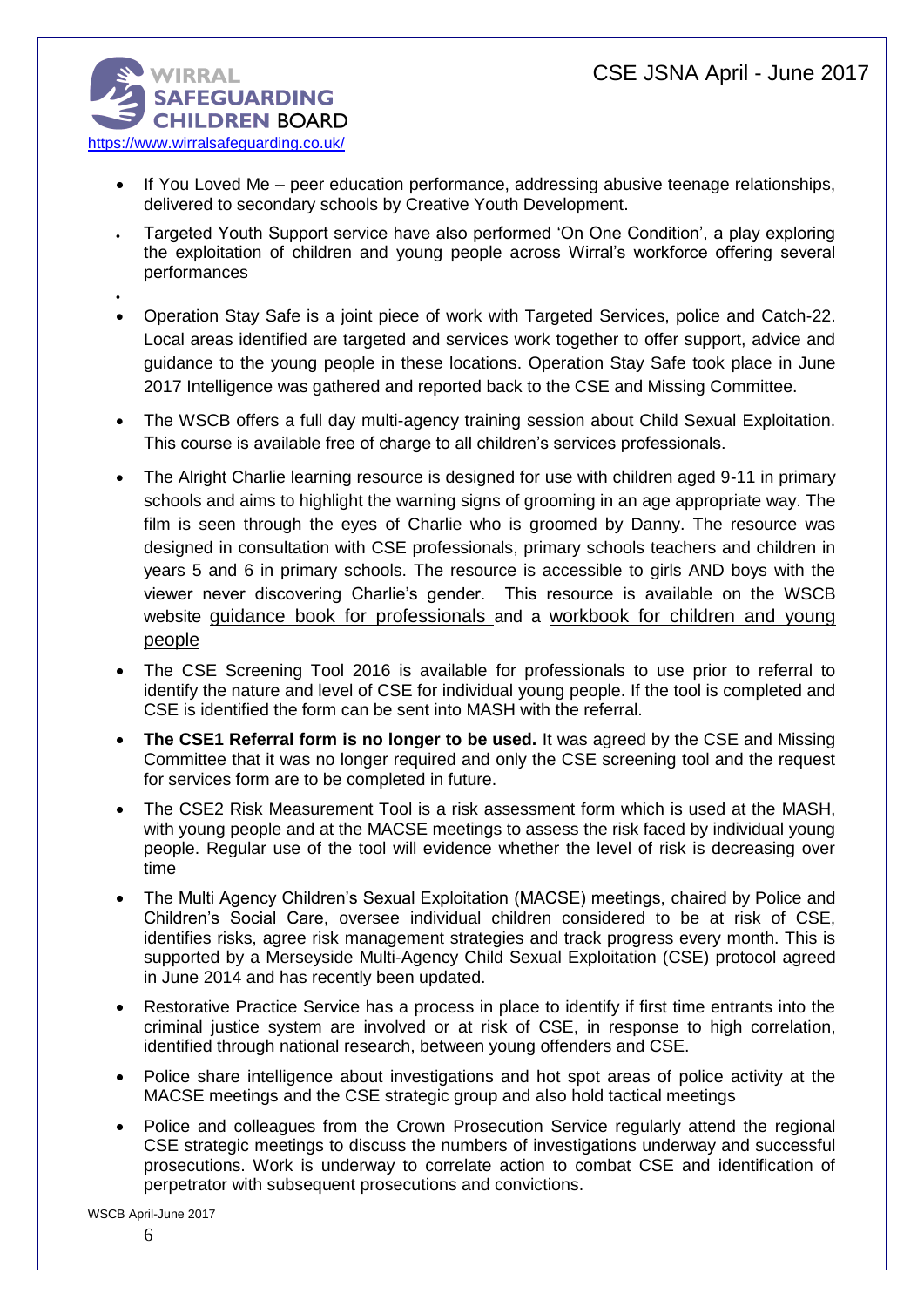

- Ongoing sustainable and robust awareness raising for young people. How young people access services and also providing a rational for how effective those services are from the view point of young people.
- A multi-agency CSE team is now in place at the Wirral MASH. Part of their role will be about evidencing the journey of young people through services. Recognising better outcomes for young people who may have been either at risk or victims of CSE, and producing successful prosecutions of offenders.
- Learning from local serious case reviews has shown :

**The language YOU and others use will determine how you and other agencies respond. Avoid using phrases such as "putting themselves at risk" "lifestyle choices" as this makes the child responsible for their abuse** 

**When older children try to control the situation- it maybe they feel "out of control". What they see as the solution may not always be the best/safe plan** 

**Children who are physically or emotionally neglected are MORE vulnerable to CSE. When thinking about neglect think about the physical and the emotional environment for children– use the screening tool whenever neglect is a feature** 

**Frequently alcohol misuse and domestic violence are evident in families where neglect is a factor. These are also common features in the parents of children vulnerable to CSE** 

**Children CANNOT consent to abuse** 

**Children and vulnerable young adult describing older "boyfriends" ALWAYS requires workers to use Professional Curiosity to know what is really happening** 

#### **Children who are experiencing CSE do not always recognise themselves as victims- We MUST not fall into this trap**

- Recent research has also highlighted the potential negative health consequences associated with not identifying risk soon enough – including Post Traumatic Stress Disorder (PTSD), substance misuse, self-harm, STIs, depression, eating disorders and flashbacks.
- Work is developing with the Police and Crown Prosecution Service to develop a Wirral and pan Merseyside problem profile which will include an assessment of activity undertaken to pursue and prosecute offenders.
- The WSCB commission Catch-22 to deliver the Missing from home and Child Sexual Exploitation service which includes counselling and working with young people to build resilience. This work is mainly undertaken in the short term Literature suggests that appropriate therapeutic support should be available for young people who are at risk or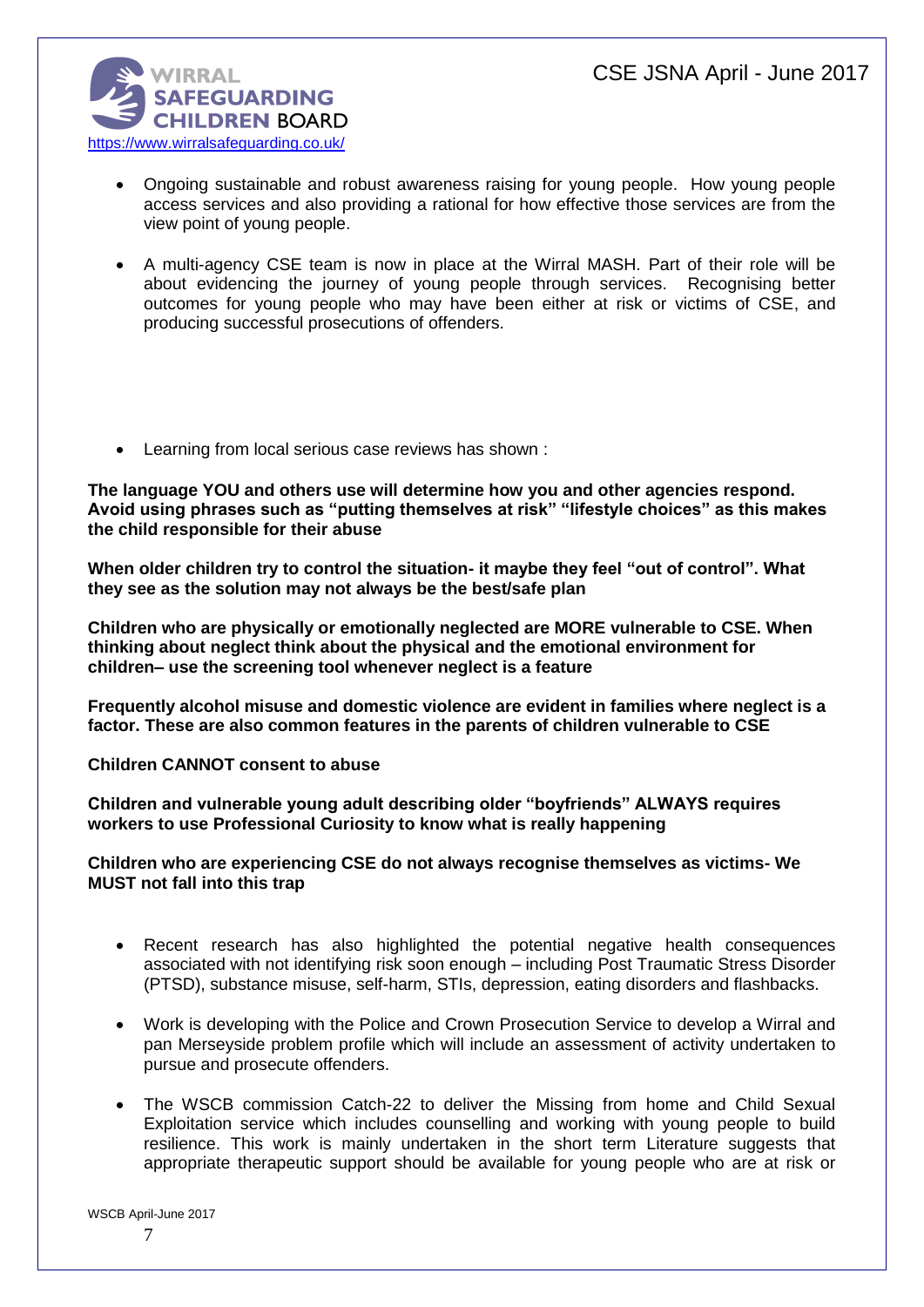

suffering from sexual exploitation. This support should be delivered for as long as individuals need it.

- Engagement and awareness raising across all community groups is essential to ensure a coordinated and successful response to Child Sexual Exploitation. Leaflets have been developed and presentations have begun to engage with groups in the 'night-time' economy such as taxi drivers, hoteliers and pub landlords. Presentations are given monthly as part of the induction process for taxi drivers.
- The WSCB have now employed a CSE Development officer to ensure that the goals of the multi-agency strategy to combat CSE are achieved.

#### **Community / stakeholder views**

Key engaged stakeholders in the Wirral Strategy to combat Child Sexual Exploitation include:

- The Wirral Safeguarding Children Board (WSCB). The WSCB partnership includes the local authority, police, health organisations, education, voluntary, community and faith groups and youth services etc. The WSCB set CSE as a partnership priority for both 2013-14, 14/15 and 15/16 and is the lead strategic organisation in Wirral for combatting sexual exploitation. Work is co-ordinated through the multi-agency Child Sexual Exploitation and Missing Strategic group (silver) and the MACSE operational group (bronze).
- Pan Merseyside Strategic Group. The pan Merseyside group coordinates the activity undertaken by the respective local silver groups. This helps ensure a sharing of good practice and resources and a consistent approach taken to combatting Child Sexual Exploitation. The group should become increasingly influential with commissioning services for Child Sexual Exploitation
- Catch-22. They are commissioned by the WSCB to deliver the Missing from Home and the Child Sexual Exploitation service to children and young people. Catch-22 identify young people at risk of being sexually exploited and work to engage with them to educate and build resilience to enable them to make healthier and better informed choices to protect them from becoming sexually exploited. Catch-22 typically works with 12-15 cases at any time and is also engaged in outreach work. The service also runs a GIRLS group which aims to work with vulnerable girls who may be at risk of becoming sexually exploited. Catch-22 are also commissioned to deliver the multi-agency Child Sexual Exploitation training for professionals on behalf of the WSCB. The full day training is delivered monthly.
- Merseyside Police. The police chair the monthly MACSE meetings and are responsible for ensuring the meetings are well attended and effective.

#### **Evidence of what works**

#### **1. Nationally**

# **The Nine Foundations of Good Practice**

The Office of the Children's Commissioners' (OCC) 2013 Inquiry into gang and group-based Child Sexual Exploitation identified pockets of good practice across a number of LSCBs. Based on primary research with those areas that are being particularly proactive in tackling sexual exploitation, the OCC identified nine key foundations of good practice that have contributed to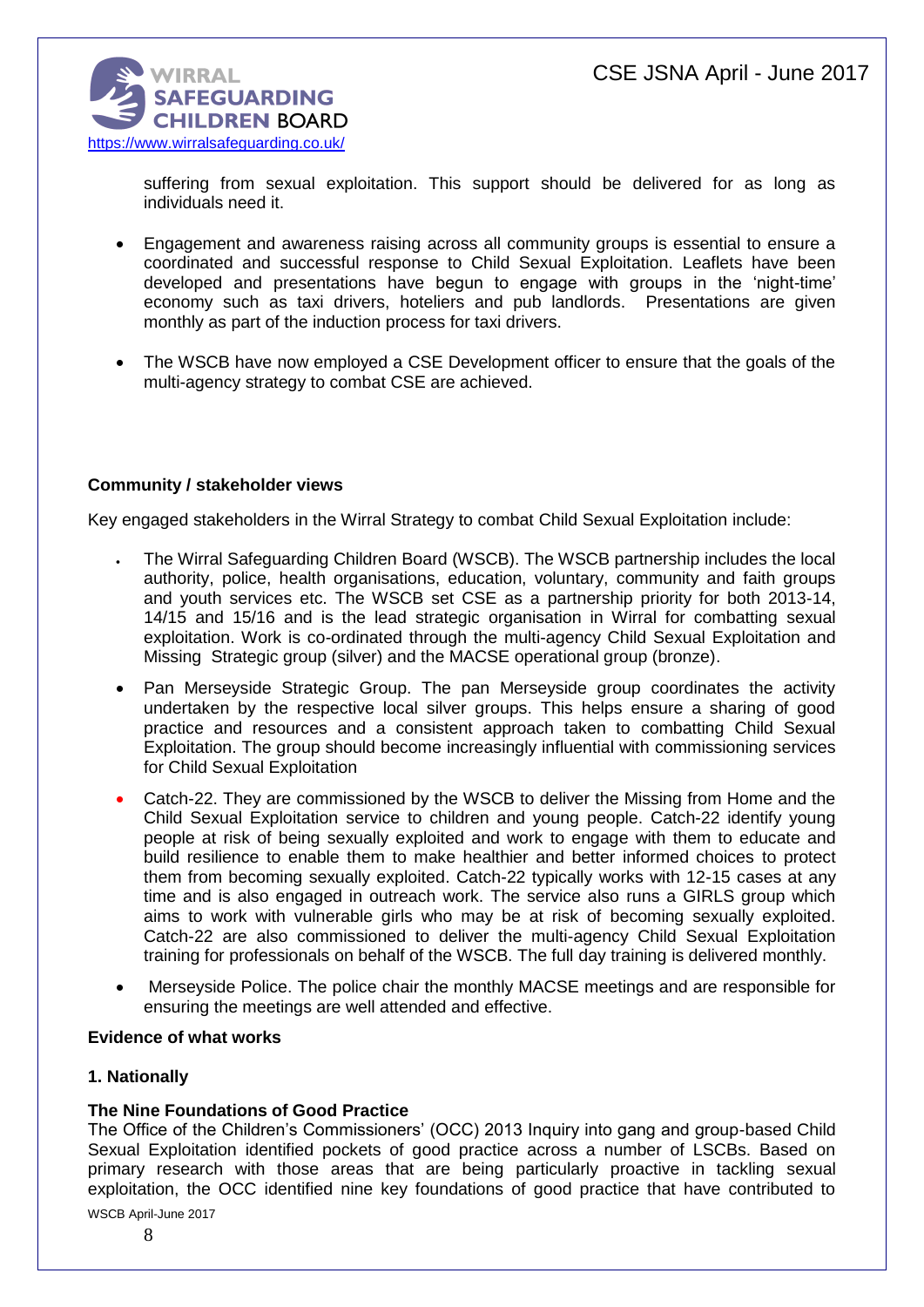CSE JSNA April - June 2017



*"exemplary approaches to protecting children and young people against exploitation at the hands of gangs and groups"* (p32).

Even though the report focuses specifically on gang and group sexual exploitation, the nine principles are considered transferable to all forms of Child Sexual Exploitation. They are shown in the diagram below:

### **Essential Foundations for Good CSE Practice**



The first of the nine foundations; "focus on the child" states that the child should be at the centre of any professional decision making regarding their safety, welfare, care and protection. Importantly however, the guidance warns against placing too much emphasis on a victim making a full disclosure about the extent of the abuse they suffered. The second priority links to this; by building up a relationship of trust (in order to gain a child's confidence) from the initial point of contact.

The OCC's research identified leadership as a priority, and found that 77% of key agencies have appointed a lead Child Sexual Exploitation professional; but that fewer than half have Child Sexual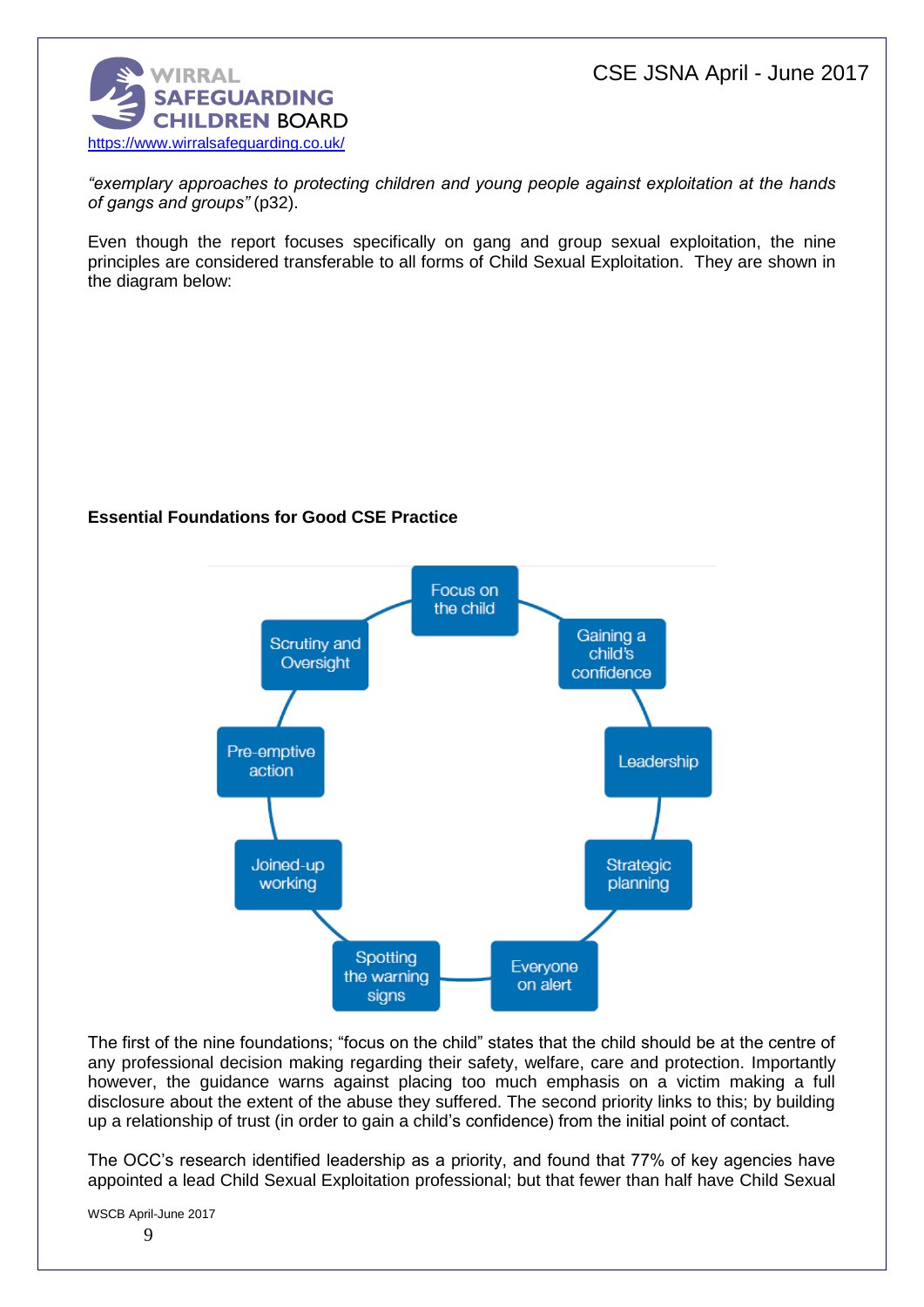

Exploitation leads from local authority education and youth offending teams. Areas showing strong operational practice have focussed on creating the conditions (at school, at home, for example) in which *"everyone is alert to the signs that a child may be at risk"*. Based on evidence of how to achieve these conditions, the OCC published their "Recognition and Telling Framework" to help adults to understand what might be going on for a child or young person.

In November 2013, the NSPCC published the briefing "Learning from case reviews around Child Sexual Exploitation". The briefing notes that *"it is clear from these reviews that CSE can be particularly hard for professionals to recognise and respond to."* There were a number of key issues or failings common to several of these serious reviews:

Firstly, in several instances confusion about sexual activity and the issue of consent was cited; a failure to recognise that *"the fact that young people are engaged in what they view as consensual activity does not mean that they are not being exploited".* Victims may be coerced; some may believe they are behaving as they wish; in addition, 16 and 17 year olds were sometimes viewed (by the authorities) as being more in control of their choices.

#### Linking Child Sexual Exploitation to risk taking behaviour was raised as a common factor. *"When dealing with troubled children, practitioners need to see young people as vulnerable children in need of protection, rather than focussing on their challenging behaviour"*.

Finally, disclosure of sexual exploitation was identified; in several of these cases, no actions were taken by agencies against perpetrators following disclosure (further, in some instances, no subsequent support was provided to the young person, meaning the abuse continued). The briefing goes on to identify lessons for improving practice; 'an early and comprehensive assessment' must be carried out once warning signs are recognised. Such assessment must include issues of 'capacity of consent', taking into account the grooming process and issues of coercion which may be experienced.

In terms of interventions, the briefing states that practitioners must balance the young person's right to make their own decisions and assess their risk, with the need to protect the young person from exploitation. Disclosures must be taken seriously and dealt with as a crime. Actions taken following disclosure should *not* depend upon the victim's willingness to act as a witness in trial.

The literature suggests that a model of good practice for Child Sexual Exploitation can only be achieved through a clear multi-agency partnership approach and cannot be solely led by one agency. Key features of good practice from recent publications research includes:

- Publication of a clear action plan against which progress, performance and the contributions of partner agencies can be measured
- Clear partnership commitment to combatting Child Sexual Exploitation underpinned by a common understanding that sexual exploitation is sexual abuse which children and young people cannot consent to even if they do not always see themselves as victims
- Development of a clear referral pathway which is shared and understood across the partnership
- Development of an action to ensure high quality Child Sexual Exploitation training exists within agencies and for multi-agency and community partners
- Development of an action to ensure schools raise awareness of Child Sexual Exploitation with young people and work to protect young people at risk or victims of sexual exploitation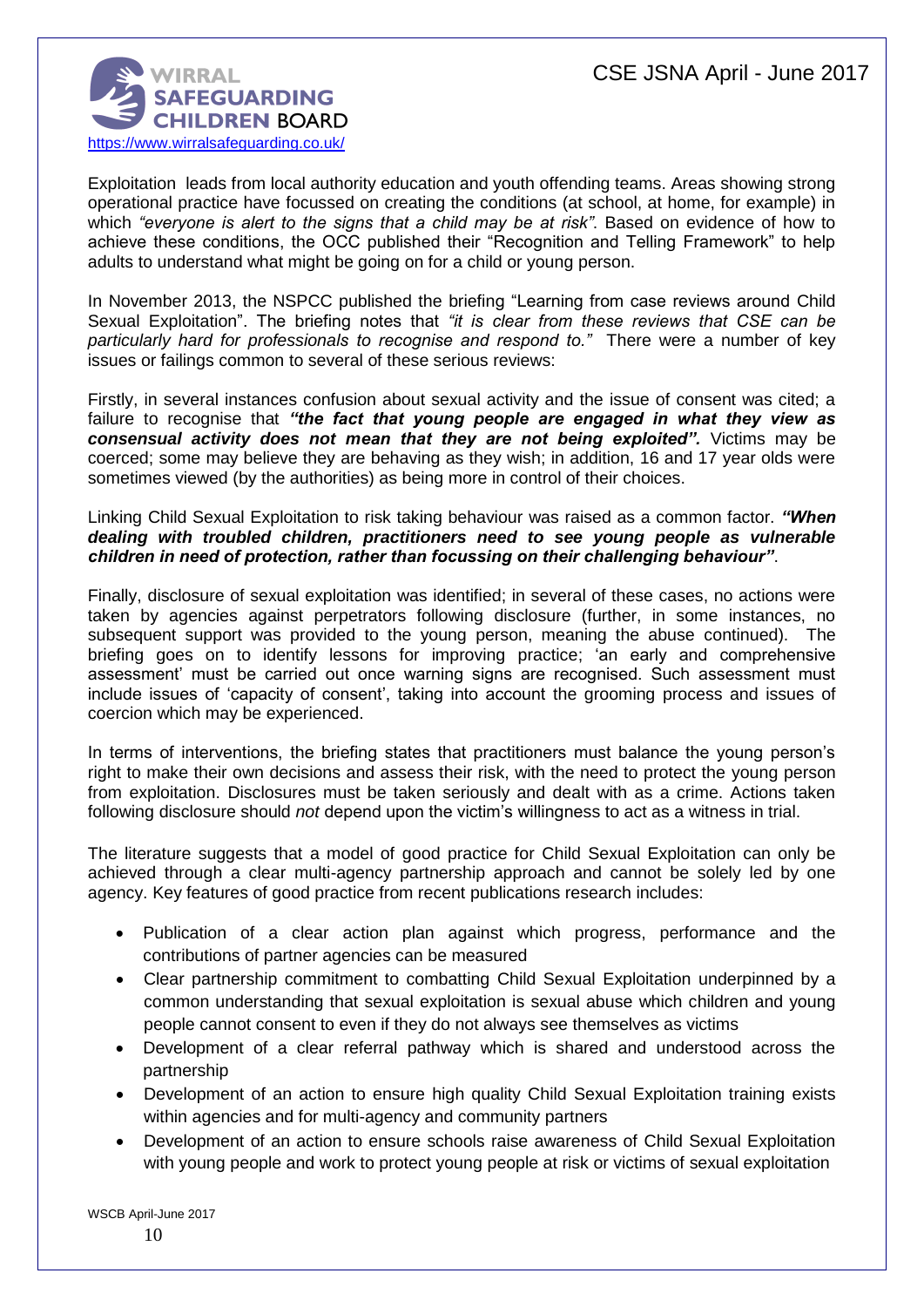

- Establishment of a method to proactively share information and intelligence about Child Sexual Exploitation
- Development/adoption of a Child Sexual Exploitation risk assessment tool for use with young people
- Publication of a local Child Sexual Exploitation problem profile
- Inclusion of young people in the assessment, planning and commissioning of services

# **2. Locally**

Since September 2014 Wirral has had an operational Multi-Agency Safeguarding Hub (MASH). The MASH is an information sharing hub where key agencies that is the front door for referrals for both child protection and targeted services. The MASH consists of the children's social care, targeted services, police, health and Catch-22. In relation to Child Sexual Exploitation each case is immediately directed to the relevant agency.

In terms of awareness raising the WSCB has had positive feedback from partners for the following activity:

- Publishing Wirral practice guidance including detailed information about the referral pathway, models of Child Sexual Exploitation, signs and symptoms and mythbusting, particularly views often held about victims by professionals.
- Multi-agency Child Sexual Exploitation training and briefings
- Publication and dissemination of a series of Child Sexual Exploitation posters and leaflets
- Establishment of the Child Sexual Exploitation strategic group and publication of the action plan

# **National References**

1. The sexual exploitation of children: it couldn't happen here, could it?

Thematic Ofsted inspection to evaluate effectiveness of local authorities' current response to child sexual exploitation; 2014; HM Government;

<https://www.gov.uk/government/publications/sexual-exploitation-of-children-ofsted-thematic-report>

2. Real Voices; Child sexual exploitation in Greater Manchester; An independent report by Ann Coffey, MP; October 2014; [http://www.gmpcc.org.uk/wp-content/uploads/2014/02/81461-Coffey-](http://www.gmpcc.org.uk/wp-content/uploads/2014/02/81461-Coffey-Report_v5_WEB-single-pages.pdf)[Report\\_v5\\_WEB-single-pages.pdf](http://www.gmpcc.org.uk/wp-content/uploads/2014/02/81461-Coffey-Report_v5_WEB-single-pages.pdf)

3. Independent Inquiry into Child Sexual Exploitation in Rotherham (1997-2913); 2014; Baroness Jay; Commissioned by Rotherham metropolitan Borough Council; [http://www.rotherham.gov.uk/downloads/file/1407/independent\\_inquiry\\_cse\\_in\\_rotherham](http://www.rotherham.gov.uk/downloads/file/1407/independent_inquiry_cse_in_rotherham)

4 Child sexual exploitation: learning from case reviews. What case reviews tell us about child sexual Exploitation; November 2013; NSPCC; [http://www.nspcc.org.uk/globalassets/documents/information](http://www.nspcc.org.uk/globalassets/documents/information-service/case-reviews-child-sexual-exploitation-cse.pdf)[service/case-reviews-child-sexual-exploitation-cse.pdf](http://www.nspcc.org.uk/globalassets/documents/information-service/case-reviews-child-sexual-exploitation-cse.pdf)

5. "If only someone had listened": Office of the Children's Commissioner's Inquiry into Child Sexual Exploitation in Gangs and Groups; 2013; [http://www.childrenscommissioner.gov.uk/content/publications/content\\_743](http://www.childrenscommissioner.gov.uk/content/publications/content_743)

6. "I thought I was the only one. The only one in the world." The Office of the Children's Commissioner's Inquiry into Child Sexual Exploitation in Gangs and Groups Interim report;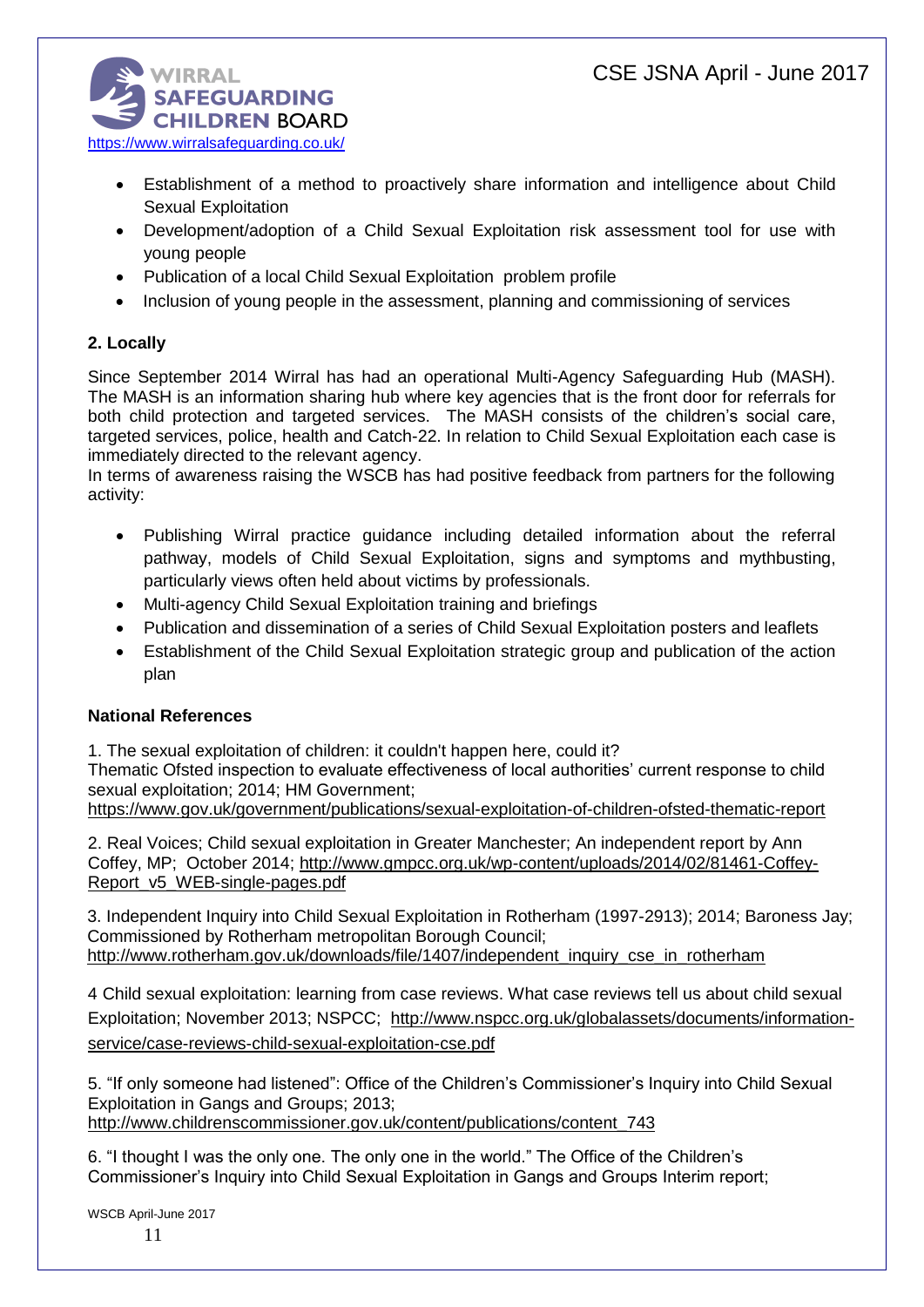

November 2012. Available from: [http://www.childrenscommissioner.gov.uk/content/publications/content\\_636](http://www.childrenscommissioner.gov.uk/content/publications/content_636)

7. Child-line. Caught in a Trap – Grooming in 2012. Available from: [http://www.nspcc.org.uk/news](http://www.nspcc.org.uk/news-and-views/our-news/nspcc-news/12-11-12-grooming)[and-views/our-news/nspcc-news/12-11-12-grooming](http://www.nspcc.org.uk/news-and-views/our-news/nspcc-news/12-11-12-grooming)

8. Puppet on a String – The Urgent Need to Cut Children Free from Sexual Exploitation; 2011; Barnardo's; [http://www.barnardos.org.uk/ctf\\_puppetonastring\\_report\\_final.pdf](http://www.barnardos.org.uk/ctf_puppetonastring_report_final.pdf)

9. Department for Children, Schools and Families. Safeguarding Children and Young People from Sexual Exploitation: Supplementary Guidance to Working Together to Safeguard Children London: HMSO; 2009. Available from:

<https://www.education.gov.uk/publications/standard/publicationDetail/Page1/DCSF-00689-2009>

10. Boys and Trafficking- Serious Case Review report from Bristol LSCB following an investigation into the organised exploitation of children (Operation Brooke). [http://www.wirralsafeguarding.co.uk/wp-content/uploads/2016/02/serious-case-review-report](http://www.wirralsafeguarding.co.uk/wp-content/uploads/2016/02/serious-case-review-report-organised-cse-operation-brooke.pdf)[organised-cse-operation-brooke.pdf](http://www.wirralsafeguarding.co.uk/wp-content/uploads/2016/02/serious-case-review-report-organised-cse-operation-brooke.pdf)

11. **Childline app 'For Me', built in partnership with Barclays. It's the first app to provide counselling to young people in need of help, directly through their smartphone. Teenagers behind the development of the service appeared with Dame Esther Rantzen on Good Morning Britain and Sky News, as well as featuring on the BBC School Report.**

The head of helplines John Cameron said: "Launching the 'For Me' app shows how we're continuing to capitalise on new technology to give children and young people the easiest possible access to **Childline's** free and confidential advice and support. Its development will enable our younger generation to tap directly into Childline's expanding range of services through their mobile phone whenever and wherever they need our help."

# **Local References**

- 1. Wirral CSE Practice Guidance The CSE Practice Guidance sets out the referral pathway for cases where professionals have concerns that a child may be at risk or is a victim of Child Sexual Exploitation; October 2014; [https://www.wirralsafeguarding.co.uk/professionals/child-sexual](https://www.wirralsafeguarding.co.uk/professionals/child-sexual-exploitation/)[exploitation/](https://www.wirralsafeguarding.co.uk/professionals/child-sexual-exploitation/)
- 2. The **CSE Protocol** [Merseyside CSE Protocol](http://www.wirralsafeguarding.co.uk/wp-content/uploads/2016/02/Merseyside-CSE-Protocol-1.pdf) sets out the multi-agency procedure for tackling child sexual exploitation in Wirral and across Merseyside. The protocol details how through the multi-agency child sexual exploitation (MACSE) meetings we can work together to reduce the harm to children and young people from CSE.
- 3. The CSE Practice Guidance [WSCB CSE Practice Guidance February 2016](http://www.wirralsafeguarding.co.uk/wp-content/uploads/2016/03/wscb-cse-practice-guidance-february-2016.pdf) document contains guidance for professionals about CSE including signs and indicators, push and pull factors, trafficking, use of language and dangers of labelling etc. The Practice Guidance also includes case studies and details of the referral process.